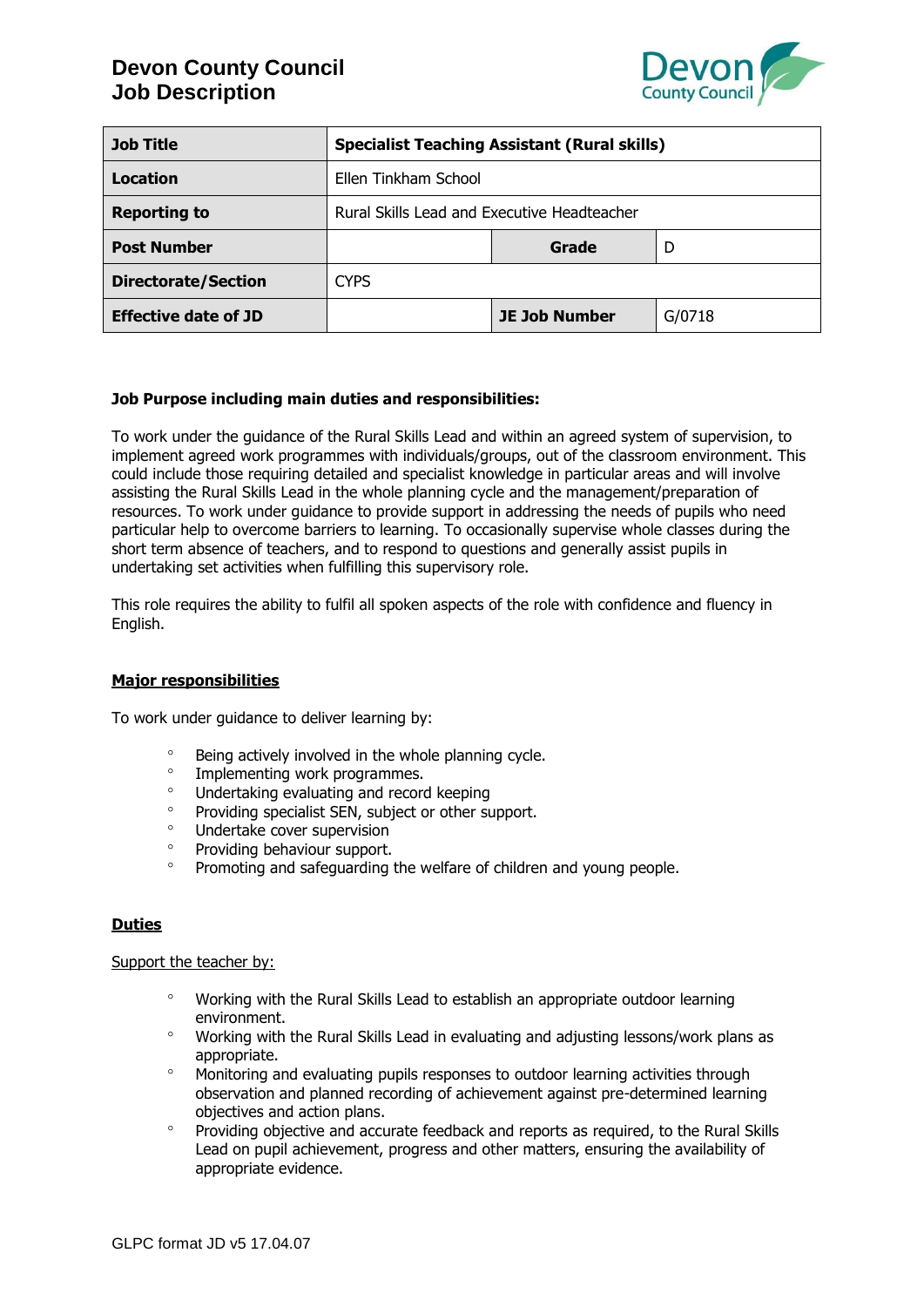

- Having responsibility for keeping and updating records as agreed with the Rural Skills Lead, contributing to the reviews of systems / records as requested.
- Undertaking marking of pupils work and accurately recording achievement / progress
- $\degree$  Promoting positive values, attitudes and good pupil behaviour, dealing promptly with challenging behaviours in line with individual behaviour plans and established policy and procedures.
- Liaising sensitively and effectively with parents/carers as agreed with the Rural Skills Lead within your role/responsibility and participating in feedback sessions/meetings with parents either alongside the teacher or as directed.
- Providing general clerical/administrative support.
- <sup>o</sup> Occasionally supervising whole classes during pre-planned learning activities, which have been set in accordance with the school policy.
- <sup>o</sup> Reporting, as appropriate, using the schools agreed referral procedures on the behaviour of pupils during the class, and any issues arising.

#### Supporting pupils by:

- <sup>o</sup> Using specialist curricular, learning skills, training or experience.
- Assisting with the development and implementation of Rural Skills Plans.
- <sup>o</sup> Establishing productive working relationships with pupils, acting as a role model and setting high expectations for behaviour and learning.
- <sup>o</sup> Promoting the inclusion and acceptance of all pupils within the Rural Skills environment.
- <sup>o</sup> Working consistently whilst recognising and responding to individual pupil needs.
- Encouraging pupils to interact and work co-operatively with others and engaging all pupils in activities.
- <sup>o</sup> Promoting independence and emploving strategies to recognise and reward achievement.
- <sup>o</sup> Providing feedback to pupils in relation to progress and achievement.
- <sup>o</sup> Attending to the pupil's general welfare, personal needs and personal hygiene across the full age range of  $3 - 19$  years.
- <sup>o</sup> Participating in comprehensive assessment of pupils to determine those in need of particular help.
- Challenging and motivating pupils, promoting and reinforcing self esteem.

#### Supporting the curriculum by:

- Implementing agreed Rural Skills and Outdoor Learning activities/teaching programmes, adjusting activities according to pupils responses/needs.
- <sup>o</sup> Implementing local and national learning strategies, and making effective use of opportunities provided by other learning activities to support the development of relevant skills.
- Supporting the use of ICT in learning activities and developing pupils competence and independence in its use.
- <sup>o</sup> Helping pupils to access pre planned Rural Skills and Outdoor learning activities through specialist support.
- <sup>o</sup> Determining the need for, and preparation of general and specialist equipment and resources, linked to prepared Rural Skills programmes.
- Having an awareness and appreciation of a range of activities, courses, organisations and individuals which can provide support for pupils to broaden and enrich their learning.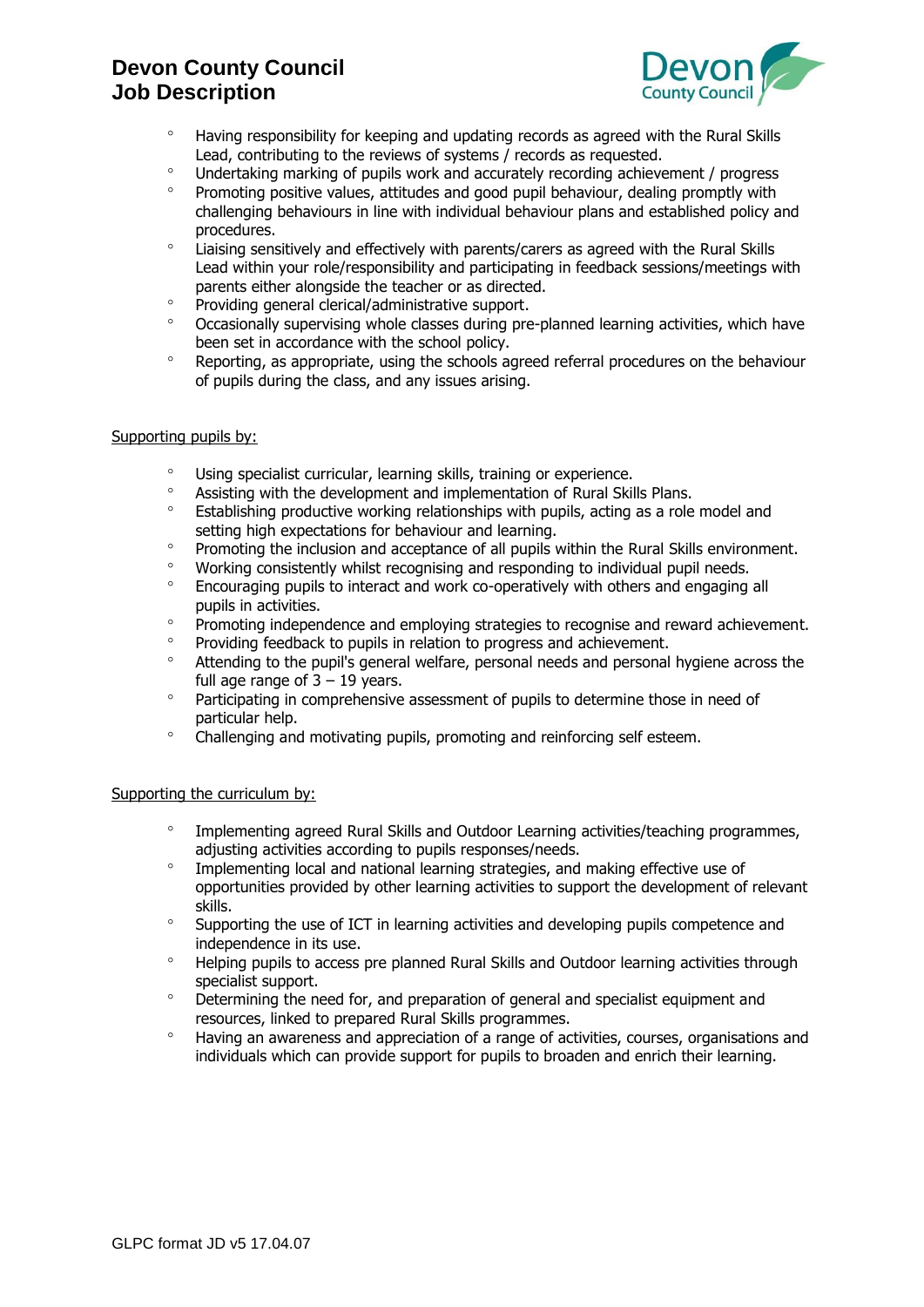

#### Support the school by:

- <sup>o</sup> Being aware of and complying with policies and procedures relating to child protection, health & safety and security, confidentiality and data protection, and staff code of conduct, and reporting all concerns to an appropriate person.
- Being aware of and supporting difference and ensuring all pupils have equal access to opportunities to learn and develop.
- <sup>o</sup> Contributing to the overall ethos/work/aims of the school.
- Establishing constructive relationships and communicating with other agencies/professionals, in liaison with the Rural Skills Lead, to support achievement and progress of pupils.
- <sup>o</sup> Attending and participating in regular meetings.
- Participating in training and other learning activities as required.
- Recognising own strengths and areas of expertise and using these to advise and support others.
- Providing appropriate guidance and general supervision to less experienced staff who may be undertaking duties/tasks as part of their personal development.
- <sup>o</sup> Assisting with the supervision of pupils during break and lunch times.
- Accompanying teaching staff and pupils on visits, trips and out of school activities as required and taking responsibility for a group under the supervision of the Rural Skills Lead / teacher.
- Assisting in the supervision, training and development of staff.

This document outlines the duties required of the post holder for the time being, to indicate a level of responsibility. It is not a comprehensive or exclusive list, and from time to time duties may be varied according to the needs of the school and pupils, which will not change the level of responsibility or general character of the job.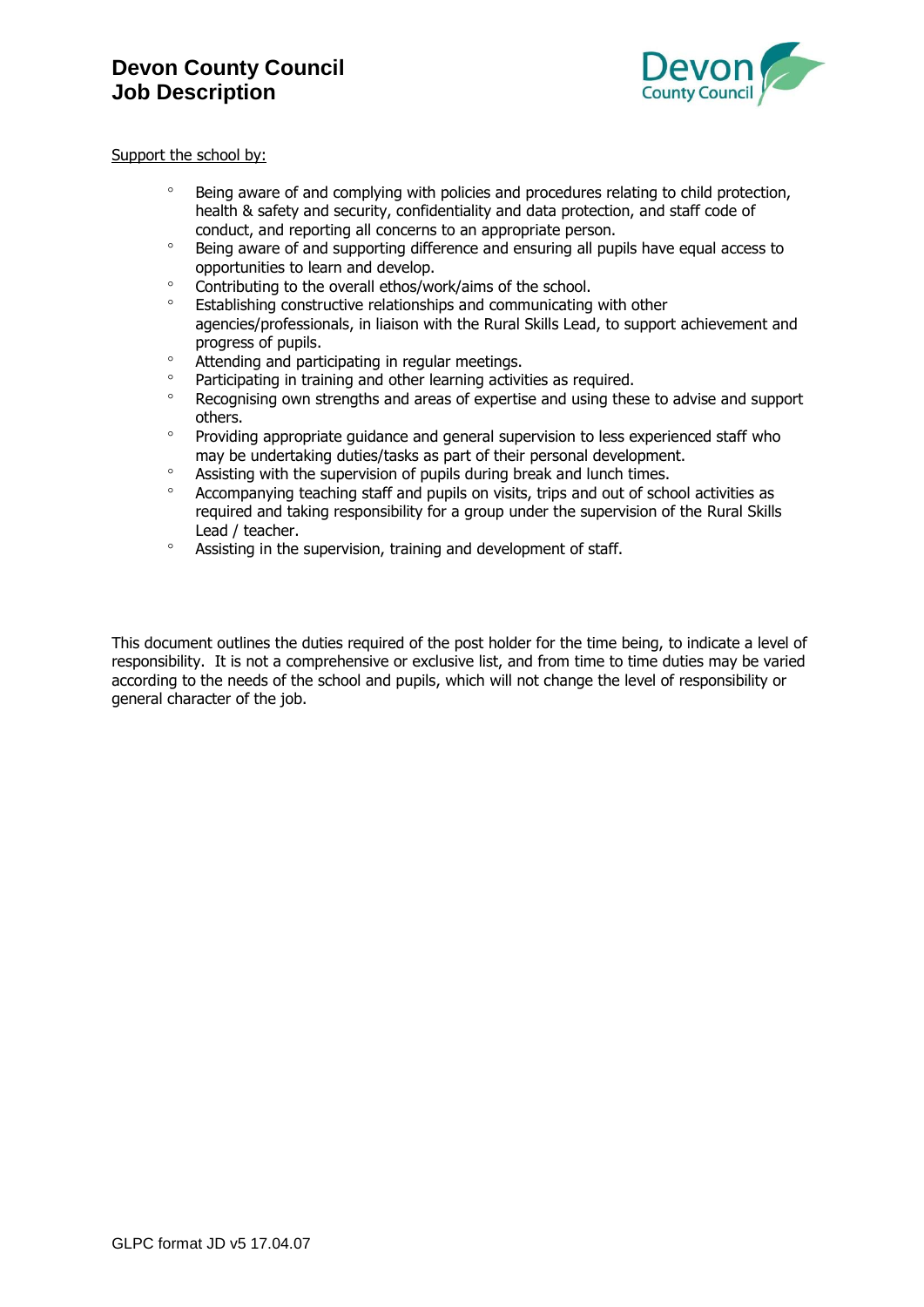

# PERSON SPECIFICATION

| <b>TITLE</b> | Specialist Teaching Assistant |
|--------------|-------------------------------|
|              | (Rural Skills)                |
|              | (Level 3)                     |
| וחחומים      |                               |

**SCHOOL**

**GRADE D**

| Category           | <b>Requirements</b>                                                                                                                                                                                       | <b>Essential/</b><br><b>Desirable</b> | <b>Method of</b><br><b>Assessment</b> |
|--------------------|-----------------------------------------------------------------------------------------------------------------------------------------------------------------------------------------------------------|---------------------------------------|---------------------------------------|
| Education/Training | Numeracy/literacy skills (at least equivalent to Level 2<br>of the National Qualifications Framework)                                                                                                     | Essential                             | A                                     |
|                    | Requirement to participate in training/development<br>as/when identified by line manager as essential for<br>performance of the post                                                                      | Essential                             | A,I                                   |
|                    | Willingness to participate in other development and<br>training opportunities                                                                                                                             | Essential                             | A, I                                  |
|                    | NVQ 3 or equivalent qualifications or experience in<br>relevant skills                                                                                                                                    | Essential                             | A, I                                  |
|                    | Training in the relevant Outdoor Learning strategies.                                                                                                                                                     | Essential                             | Α                                     |
| Experience         | Proven experience of working with children of relevant<br>age in an outdoor learning environment                                                                                                          | Essential                             | A, I                                  |
|                    | Relevant experience in the safe use of hand tools and<br>equipment                                                                                                                                        | Essential                             | A, I                                  |
| Knowledge          | Full working knowledge of relevant policies/codes of<br>practice and awareness of relevant legislation including<br>H&S.                                                                                  | Essential                             | A, I                                  |
|                    | Working knowledge of national/foundation stage<br>curriculum and other relevant learning<br>programmes/strategies e.g. including outdoor learning<br>Understanding of principles of child development and | Essential                             | A, I                                  |
|                    | learning processes, and in particular, barriers to                                                                                                                                                        |                                       |                                       |

-<sup>1</sup> Key for Method of Assessment:

A – Application I – Interview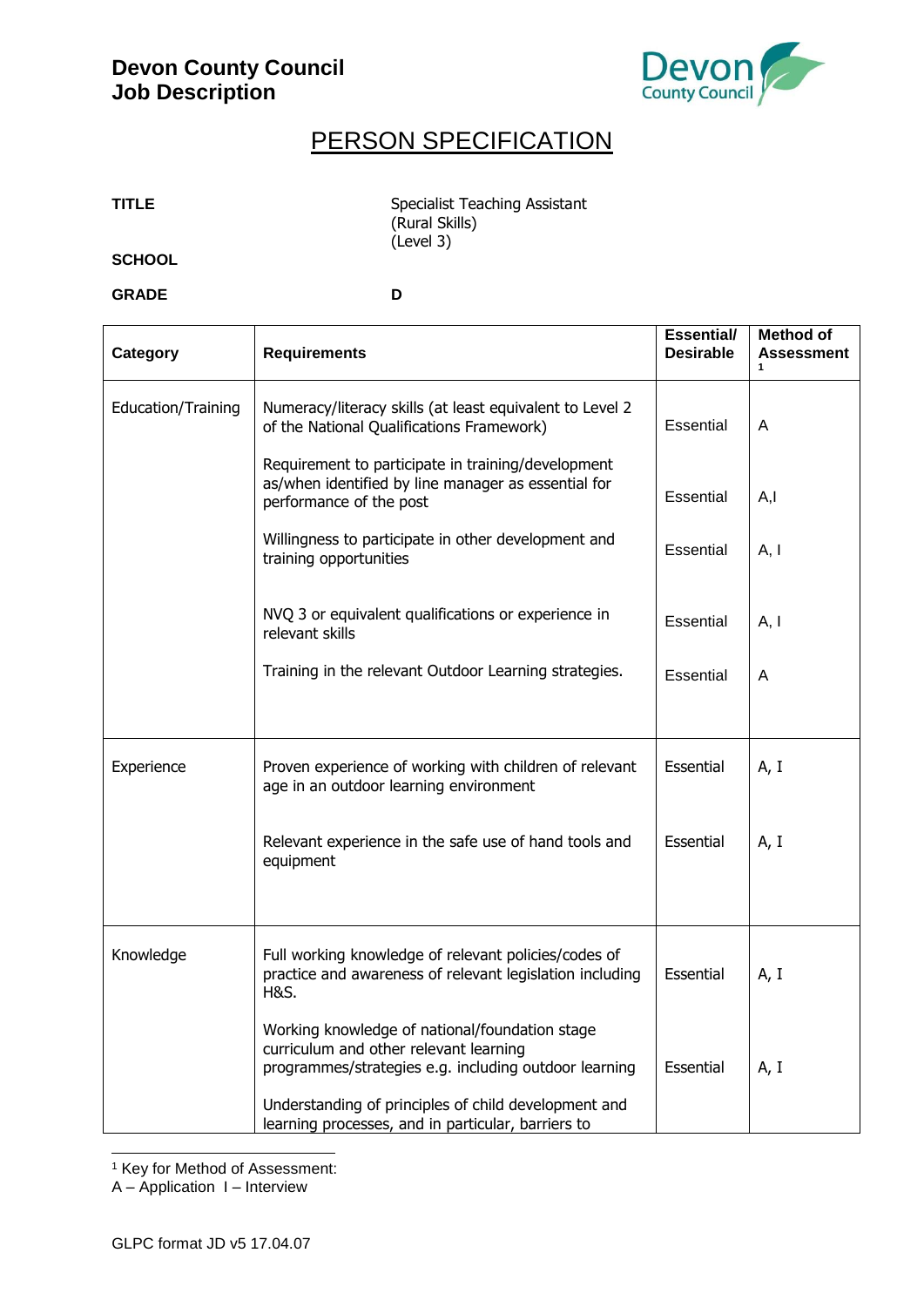

|                            | learning                                                                                                                      | Essential              | A, I    |
|----------------------------|-------------------------------------------------------------------------------------------------------------------------------|------------------------|---------|
|                            | Knowledge and understanding of a wide range of<br>outdoor learning activities                                                 | Essential              |         |
| Skills/Abilities           | Ability to plan, under appropriate supervision and<br>guidance, or in collaboration, effective outdoor learning<br>programmes | Essential              | A, I    |
|                            | Ability to effectively use ICT to support learning, or to<br>undertake training to do so                                      | Essential              | A, I    |
|                            | Ability to use other technology / tools and equipment to<br>support outdoor learning.                                         | Essential              | A, I    |
|                            | Ability to self-evaluate learning needs and actively seek<br>learning opportunities                                           | Essential              | A, I    |
|                            | Ability to relate well to children and adults, including<br>other professionals/carers                                        | Essential              | A, I    |
|                            | Ability to demonstrate and promote good practice in<br>line with the ethos of the school/organisation                         | Essential              | A, I    |
|                            | To work constructively as part of a team, to understand<br>roles and responsibilities and own position within these           | Essential              | A, I    |
| <b>Equal Opportunities</b> | $\circ$<br>Demonstrate anti discriminatory practice.                                                                          | ° Essential<br>$\circ$ | $\circ$ |
| Safeguarding               | • Promote and safeguard the welfare of children /<br>young people.                                                            | $\circ$<br>Essential   | $\circ$ |